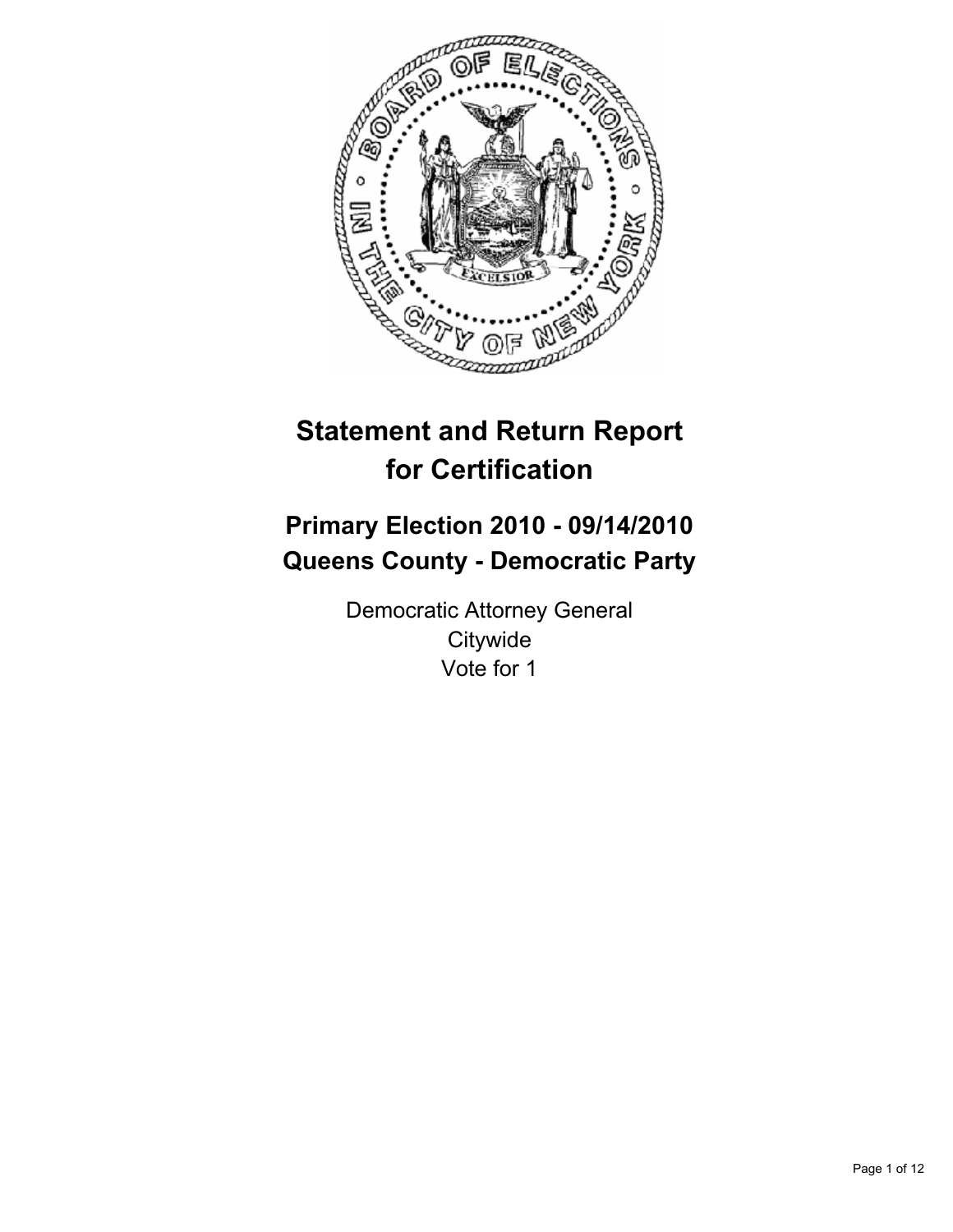

| <b>PUBLIC COUNTER</b>       | 4,258 |
|-----------------------------|-------|
| <b>EMERGENCY</b>            | 3     |
| <b>ABSENTEE/MILITARY</b>    | 271   |
| <b>AFFIDAVIT</b>            | 27    |
| RICHARD L BRODSKY           | 607   |
| <b>SEAN COFFEY</b>          | 345   |
| <b>ERIC R DINALLO</b>       | 332   |
| <b>KATHLEEN M RICE</b>      | 1,407 |
| <b>ERIC T SCHNEIDERMAN</b>  | 925   |
| JIMMY FRELA PATT (WRITE-IN) | 1     |
| PETER CHONG (WRITE-IN)      | 1     |
| SARAH PALIN (WRITE-IN)      | 1     |
| SJ JUNG (WRITE-IN)          | 1     |
| TERENCE PARK (WRITE-IN)     | 2     |
| <b>Total Votes</b>          | 3,622 |

| <b>PUBLIC COUNTER</b>       | 4,178          |
|-----------------------------|----------------|
| <b>EMERGENCY</b>            | 0              |
| ABSENTEE/MILITARY           | 283            |
| <b>AFFIDAVIT</b>            | 12             |
| <b>RICHARD L BRODSKY</b>    | 510            |
| <b>SEAN COFFEY</b>          | 789            |
| ERIC R DINALLO              | 419            |
| <b>KATHLEEN M RICE</b>      | 1,556          |
| <b>ERIC T SCHNEIDERMAN</b>  | 1,086          |
| ALTAN MADDOX (WRITE-IN)     | 1              |
| BAILEY (WRITE-IN)           | 1              |
| CHARLES BARRON (WRITE-IN)   | 1              |
| DREW RAMPERSAUD (WRITE-IN)  | $\overline{2}$ |
| ELLIOT SPITZER (WRITE-IN)   | 1              |
| <b>GUY NOVAK (WRITE-IN)</b> | 1              |
| LAZIO, BLAKEMAN (WRITE-IN)  | 1              |
| MICKEY MOUSE (WRITE-IN)     | $\overline{2}$ |
| MR. MORALITY (WRITE-IN)     | 4              |
| PATTERSON (WRITE-IN)        | 1              |
| <b>Total Votes</b>          | 4,375          |
|                             |                |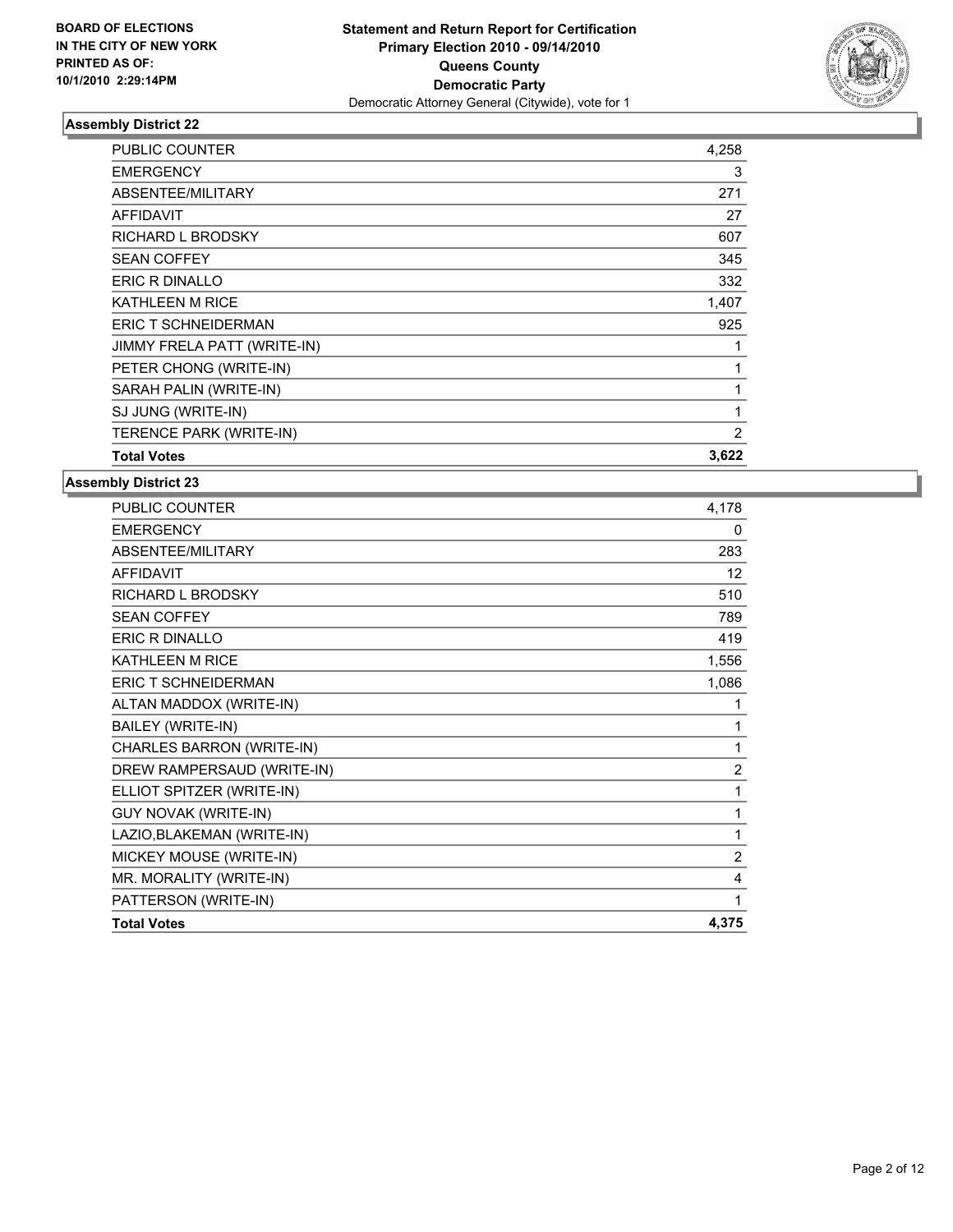

| <b>PUBLIC COUNTER</b>    | 6,674 |
|--------------------------|-------|
| <b>EMERGENCY</b>         |       |
| ABSENTEE/MILITARY        | 198   |
| <b>AFFIDAVIT</b>         | 21    |
| <b>RICHARD L BRODSKY</b> | 560   |
| <b>SEAN COFFEY</b>       | 919   |
| ERIC R DINALLO           | 497   |
| <b>KATHLEEN M RICE</b>   | 2,263 |
| ERIC T SCHNEIDERMAN      | 2,270 |
| CARL PERSON (WRITE-IN)   | 2     |
| RICHARD LAZIO (WRITE-IN) | 1     |
| TY CLIP (WRITE-IN)       | 1     |
| <b>Total Votes</b>       | 6,513 |

| 2,895        |
|--------------|
| 4            |
| 129          |
| 16           |
| 250          |
| 390          |
| 301          |
| 1,000        |
| 968          |
| 1            |
| $\mathbf{1}$ |
| 1            |
| 1            |
| 1            |
| 1            |
| 2,915        |
|              |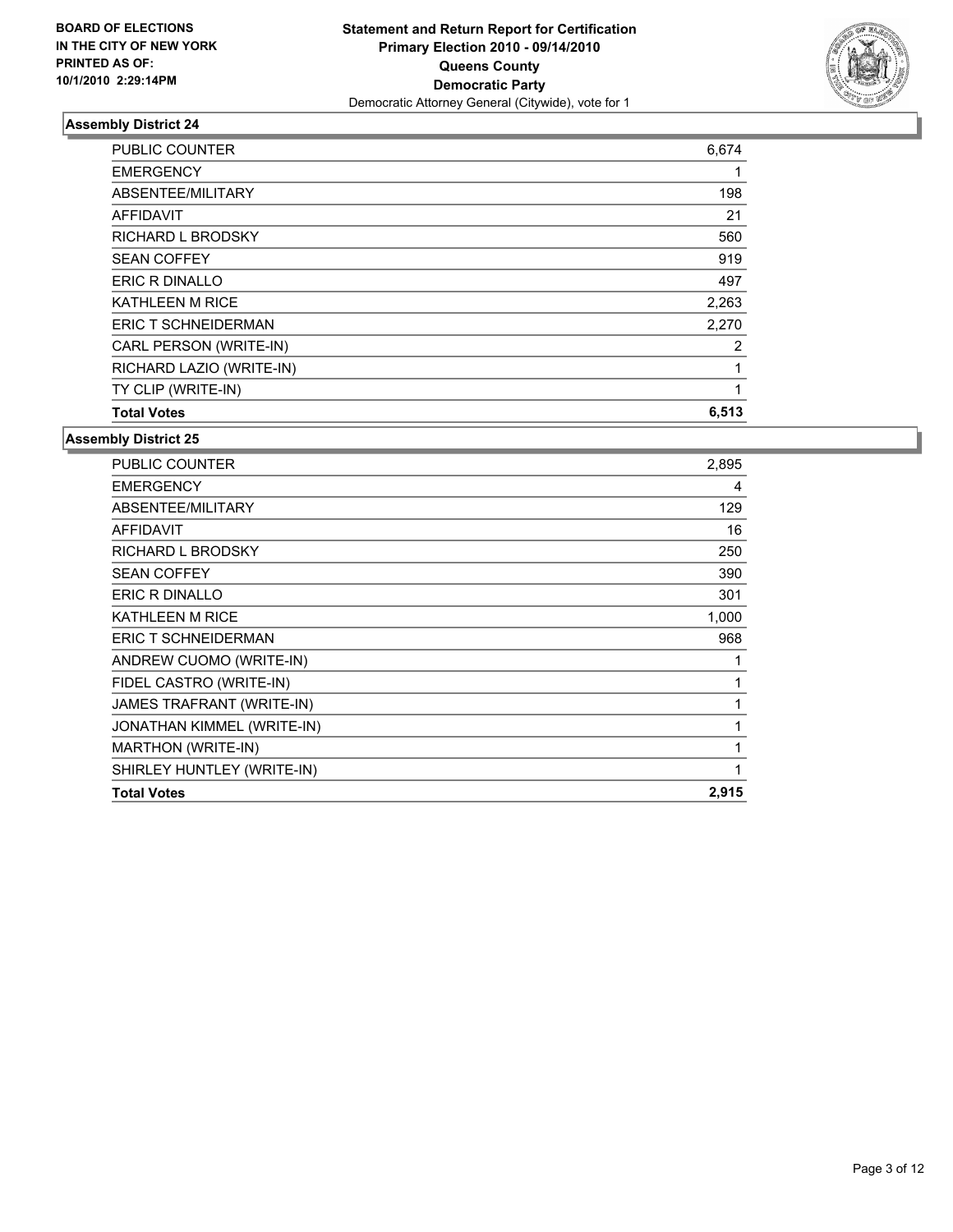

| <b>PUBLIC COUNTER</b>         | 6,675 |
|-------------------------------|-------|
| <b>EMERGENCY</b>              | 0     |
| ABSENTEE/MILITARY             | 291   |
| <b>AFFIDAVIT</b>              | 19    |
| <b>RICHARD L BRODSKY</b>      | 557   |
| <b>SEAN COFFEY</b>            | 917   |
| <b>ERIC R DINALLO</b>         | 673   |
| <b>KATHLEEN M RICE</b>        | 2,282 |
| <b>ERIC T SCHNEIDERMAN</b>    | 2,078 |
| ELLIOT SPITZER (WRITE-IN)     |       |
| LAURENCE BERGER (WRITE-IN)    | 1     |
| MARTSUMERY SUMMA (WRITE-IN)   | 1     |
| NICHOLAS J MIGLINO (WRITE-IN) | 1     |
| THOMAS DE FRANK (WRITE-IN)    | 1     |
| <b>Total Votes</b>            | 6,512 |

| <b>PUBLIC COUNTER</b>            | 4,753 |
|----------------------------------|-------|
| <b>EMERGENCY</b>                 | 5     |
| ABSENTEE/MILITARY                | 360   |
| <b>AFFIDAVIT</b>                 | 36    |
| <b>RICHARD L BRODSKY</b>         | 785   |
| <b>SEAN COFFEY</b>               | 604   |
| ERIC R DINALLO                   | 380   |
| <b>KATHLEEN M RICE</b>           | 1,511 |
| <b>ERIC T SCHNEIDERMAN</b>       | 1,460 |
| ANDREW CUOMO (WRITE-IN)          | 2     |
| DOLORES GREENBERG (WRITE-IN)     | 1     |
| GOOFY (WRITE-IN)                 | 1     |
| <b>GREGORY FINGER (WRITE-IN)</b> | 1     |
| <b>ISAAC SASSON (WRITE-IN)</b>   | 1     |
| LUIS E GALEANO (WRITE-IN)        | 1     |
| MARK KOVACH (WRITE-IN)           | 1     |
| <b>Total Votes</b>               | 4,748 |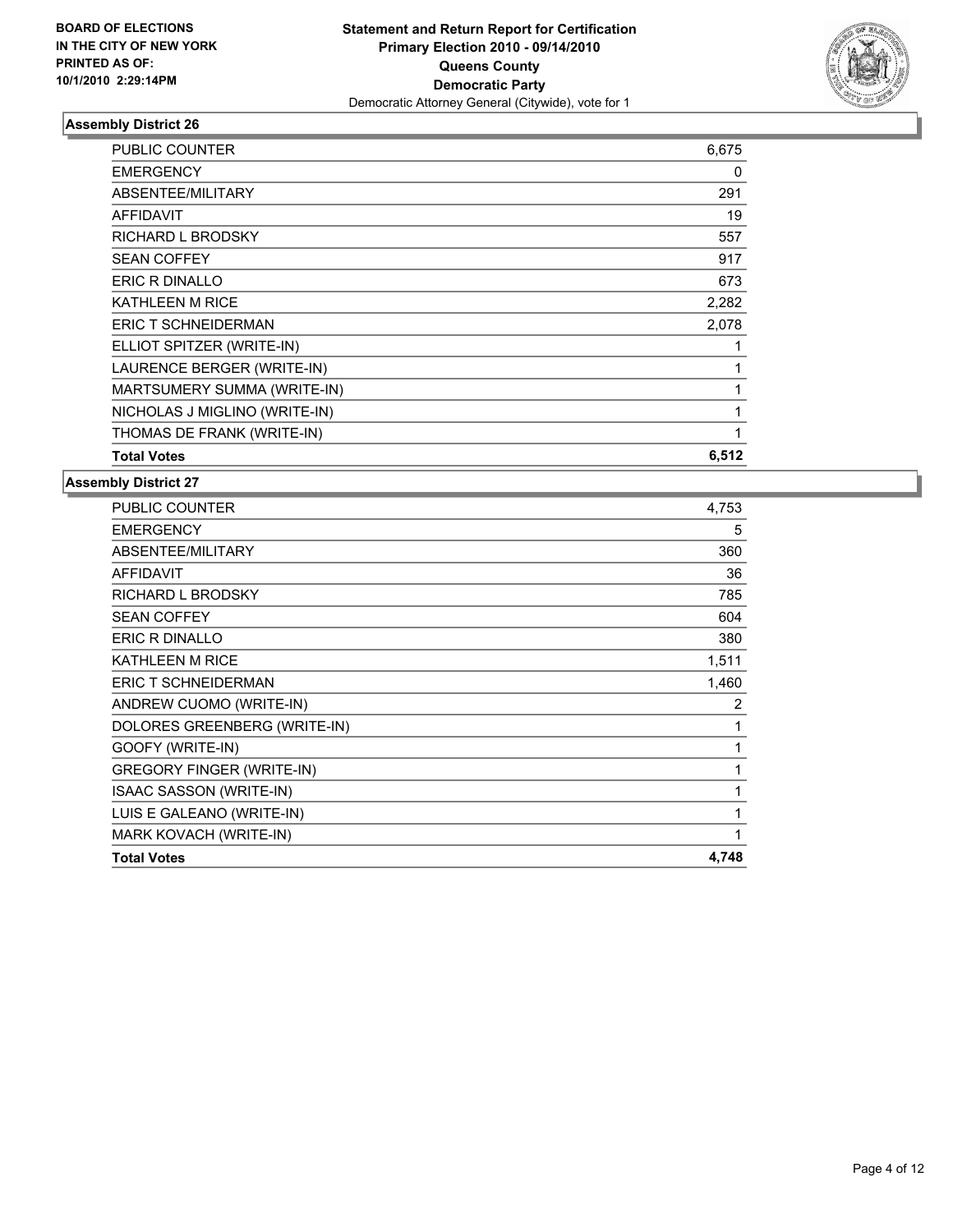

| <b>PUBLIC COUNTER</b>      | 5,789 |
|----------------------------|-------|
| <b>EMERGENCY</b>           | 0     |
| ABSENTEE/MILITARY          | 441   |
| <b>AFFIDAVIT</b>           | 36    |
| <b>RICHARD L BRODSKY</b>   | 890   |
| <b>SEAN COFFEY</b>         | 613   |
| <b>ERIC R DINALLO</b>      | 447   |
| <b>KATHLEEN M RICE</b>     | 1,794 |
| <b>ERIC T SCHNEIDERMAN</b> | 2,102 |
| ALFRED E NEWMAN (WRITE-IN) | 1     |
| ANDREW CUOMO (WRITE-IN)    | 4     |
| RICHARD COBDEN (WRITE-IN)  | 1     |
| SEAN DE BIASE (WRITE-IN)   | 1     |
| <b>Total Votes</b>         | 5,853 |

**Assembly District 29**

| <b>PUBLIC COUNTER</b>     | 5,335 |
|---------------------------|-------|
| <b>EMERGENCY</b>          | 75    |
| ABSENTEE/MILITARY         | 175   |
| <b>AFFIDAVIT</b>          | 39    |
| <b>RICHARD L BRODSKY</b>  | 265   |
| <b>SEAN COFFEY</b>        | 641   |
| ERIC R DINALLO            | 346   |
| <b>KATHLEEN M RICE</b>    | 1,566 |
| ERIC T SCHNEIDERMAN       | 2,561 |
| BARBARA CLARK (WRITE-IN)  | 1     |
| CHARLES BARRON (WRITE-IN) | 1     |
| DAN DONOVAN (WRITE-IN)    | 1     |
| LYNN NUNES (WRITE-IN)     | 1     |
| RAMON JIMMINEZ (WRITE-IN) | 1     |
| ROMEO COLEMAN (WRITE-IN)  | 1     |
| <b>Total Votes</b>        | 5,385 |

| <b>PUBLIC COUNTER</b>  | 3,150 |
|------------------------|-------|
| <b>EMERGENCY</b>       | 0     |
| ABSENTEE/MILITARY      | 90    |
| AFFIDAVIT              | 17    |
| RICHARD L BRODSKY      | 215   |
| <b>SEAN COFFEY</b>     | 594   |
| ERIC R DINALLO         | 368   |
| <b>KATHLEEN M RICE</b> | 1,153 |
| ERIC T SCHNEIDERMAN    | 796   |
| ANDREW COMO (WRITE-IN) |       |
| LOCEID (WRITE-IN)      | 1     |
| <b>Total Votes</b>     | 3,128 |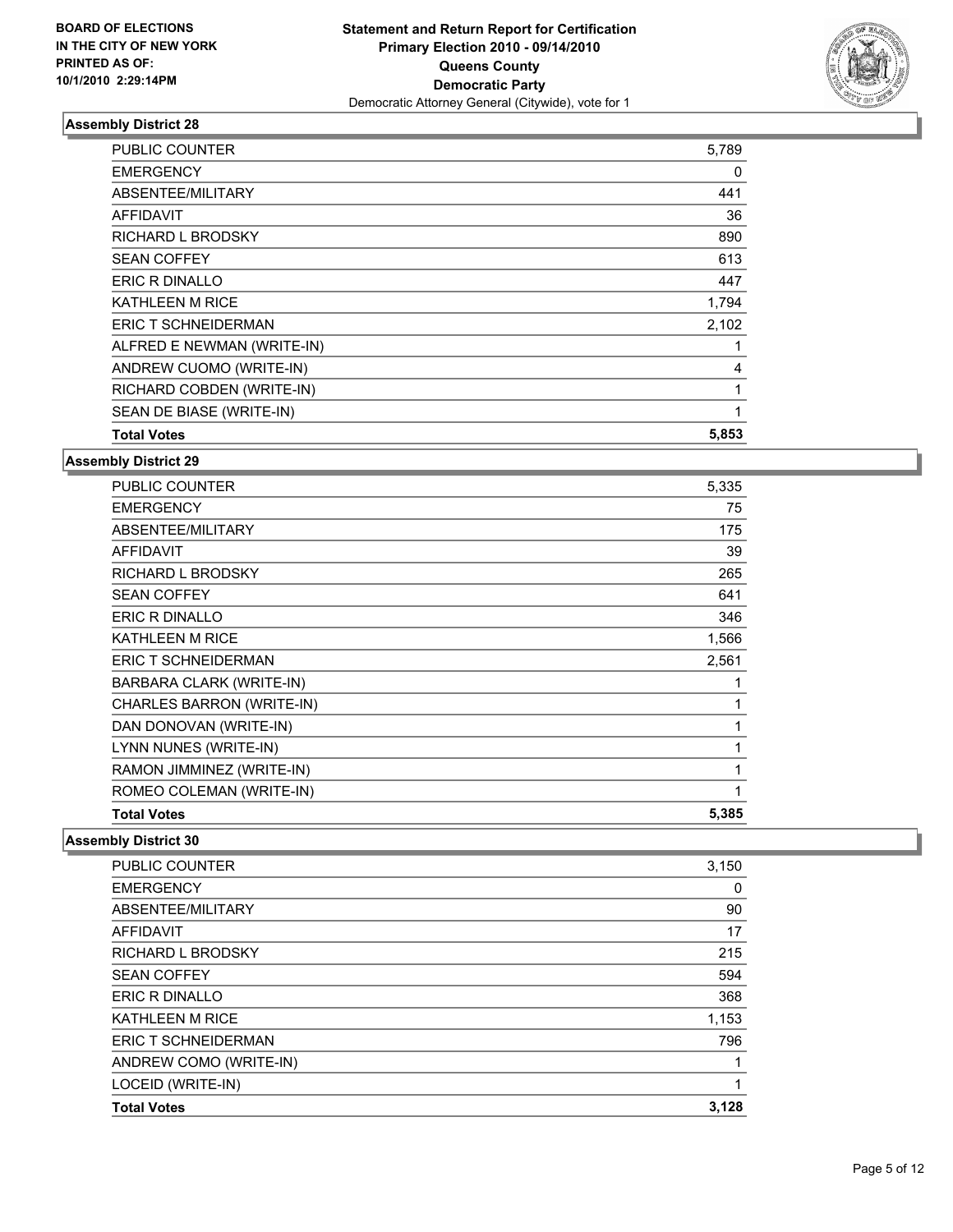

| <b>PUBLIC COUNTER</b>      | 3,671 |
|----------------------------|-------|
| <b>EMERGENCY</b>           | 9     |
| ABSENTEE/MILITARY          | 237   |
| <b>AFFIDAVIT</b>           | 26    |
| <b>RICHARD L BRODSKY</b>   | 217   |
| <b>SEAN COFFEY</b>         | 455   |
| ERIC R DINALLO             | 330   |
| <b>KATHLEEN M RICE</b>     | 1,126 |
| ERIC T SCHNEIDERMAN        | 1,623 |
| CUOMO (WRITE-IN)           |       |
| JOSEPH MARTHONE (WRITE-IN) | 1     |
| LOMO (WRITE-IN)            | 1     |
| M. MILLER (WRITE-IN)       | 2     |
| <b>Total Votes</b>         | 3,756 |

| <b>PUBLIC COUNTER</b>      | 6,364          |
|----------------------------|----------------|
| <b>EMERGENCY</b>           | 12             |
| ABSENTEE/MILITARY          | 124            |
| <b>AFFIDAVIT</b>           | 63             |
| <b>RICHARD L BRODSKY</b>   | 339            |
| <b>SEAN COFFEY</b>         | 760            |
| <b>ERIC R DINALLO</b>      | 472            |
| <b>KATHLEEN M RICE</b>     | 1,795          |
| ERIC T SCHNEIDERMAN        | 2,651          |
| ALTON MADDOX (WRITE-IN)    | 1              |
| ANDREW CUOMO (WRITE-IN)    | 1              |
| <b>CUOMO (WRITE-IN)</b>    | $\overline{2}$ |
| JAHEIM (WRITE-IN)          | 1              |
| RICE KACHLERA (WRITE-IN)   | 1              |
| RICH BRODS (WRITE-IN)      | 1              |
| SHIRLEY HUNTLEY (WRITE-IN) | $\mathbf{1}$   |
| <b>Total Votes</b>         | 6,025          |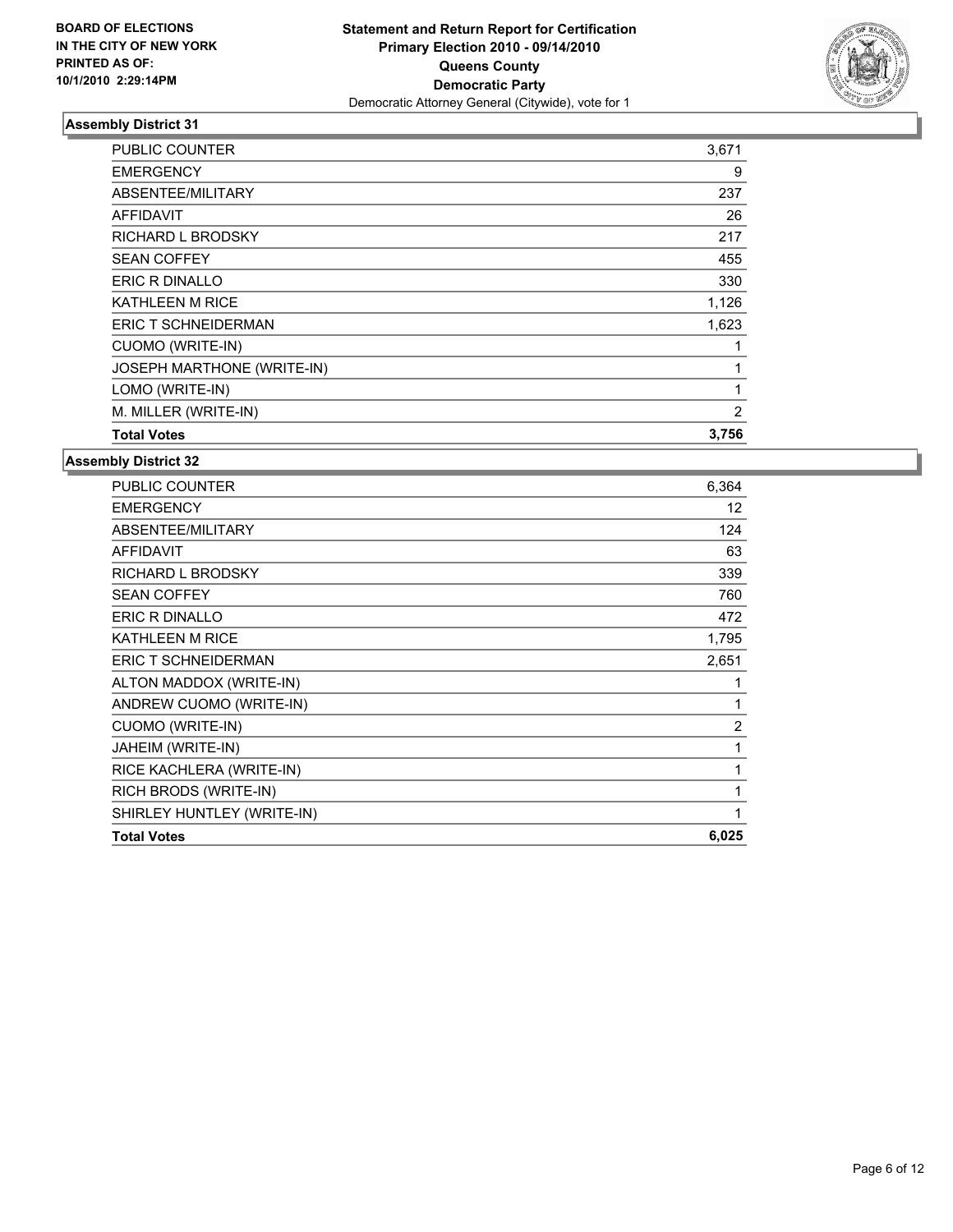

| <b>Total Votes</b>         | 5,188 |
|----------------------------|-------|
| UZOMA IKAOHI (WRITE-IN)    | 1     |
| RAMON JIMENEZ (WRITE-IN)   | 1     |
| CHARLES BARRON (WRITE-IN)  | 1     |
| ANDREW CUOMO (WRITE-IN)    | 1     |
| ADABA (WRITE-IN)           | 1     |
| <b>ERIC T SCHNEIDERMAN</b> | 2,142 |
| KATHLEEN M RICE            | 1,662 |
| <b>ERIC R DINALLO</b>      | 386   |
| <b>SEAN COFFEY</b>         | 752   |
| RICHARD L BRODSKY          | 241   |
| <b>AFFIDAVIT</b>           | 27    |
| ABSENTEE/MILITARY          | 137   |
| <b>EMERGENCY</b>           | 1     |
| PUBLIC COUNTER             | 5,393 |

| <b>PUBLIC COUNTER</b>             | 3,378        |
|-----------------------------------|--------------|
| <b>EMERGENCY</b>                  | 2            |
| ABSENTEE/MILITARY                 | 89           |
| <b>AFFIDAVIT</b>                  | 17           |
| <b>RICHARD L BRODSKY</b>          | 206          |
| <b>SEAN COFFEY</b>                | 503          |
| <b>ERIC R DINALLO</b>             | 375          |
| <b>KATHLEEN M RICE</b>            | 950          |
| <b>ERIC T SCHNEIDERMAN</b>        | 1,267        |
| BILL TOMBA (WRITE-IN)             | 1            |
| <b>CUOMO (WRITE-IN)</b>           | 1            |
| FRANCISCO MOYA (WRITE-IN)         | 2            |
| <b>GLORIA (WRITE-IN)</b>          | 1            |
| GUNG ACHEZ-MAN (WRITE-IN)         | $\mathbf{1}$ |
| HIRAM MONSERRATE (WRITE-IN)       | 7            |
| JOSE PUEBLO (WRITE-IN)            | 1            |
| JUDGE CARMEN VELASQUEZ (WRITE-IN) | 1            |
| JULIE PEREZ (WRITE-IN)            | 1            |
| MARCO PAZ (WRITE-IN)              | 1            |
| MONSERRATE (WRITE-IN)             | 1            |
| MOYA (WRITE-IN)                   | 1            |
| V. MIAE (WRITE-IN)                | 1            |
| <b>Total Votes</b>                | 3,321        |
|                                   |              |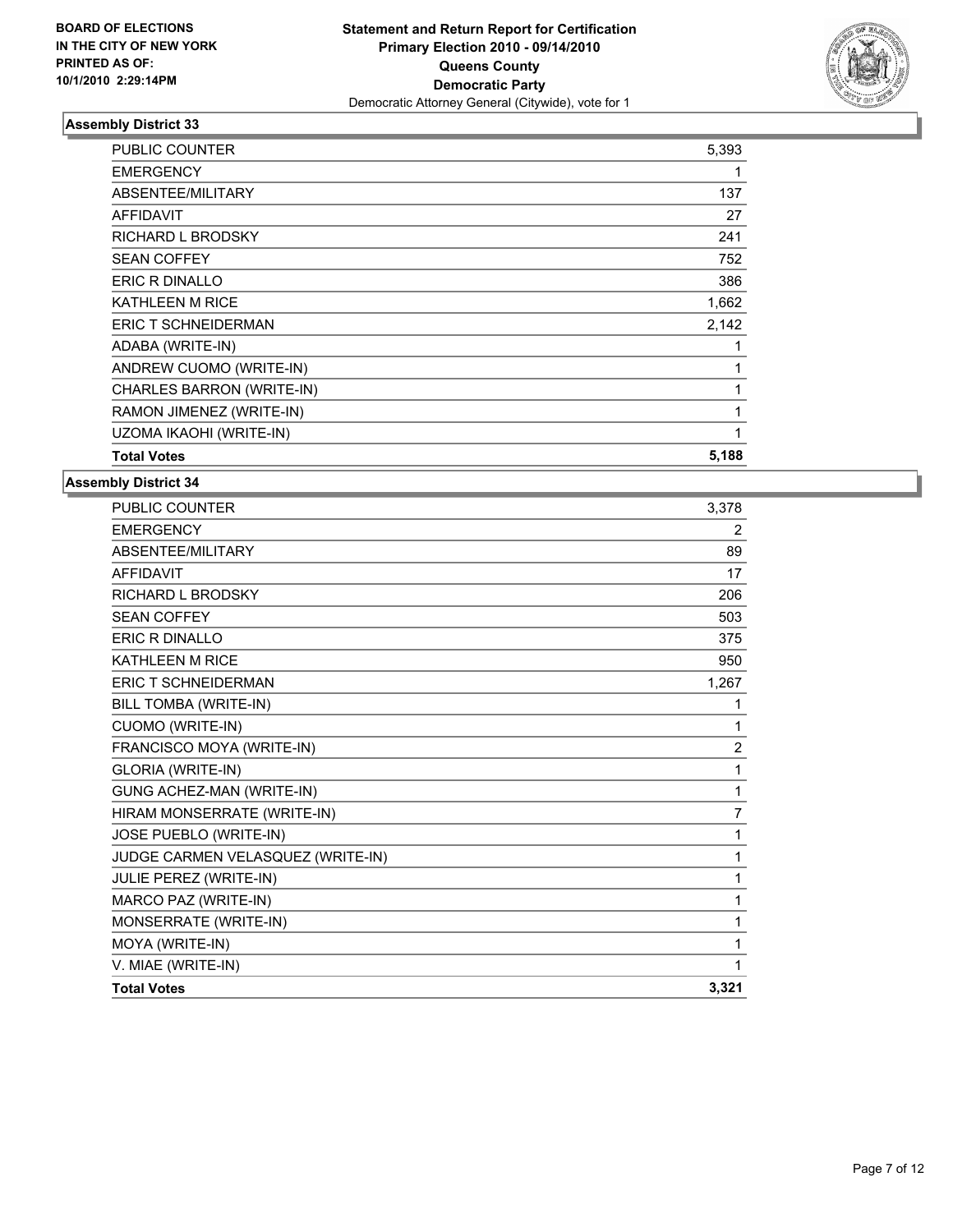

| <b>PUBLIC COUNTER</b>           | 4,253        |
|---------------------------------|--------------|
| <b>EMERGENCY</b>                | 16           |
| ABSENTEE/MILITARY               | 163          |
| AFFIDAVIT                       | 41           |
| RICHARD L BRODSKY               | 378          |
| <b>SEAN COFFEY</b>              | 585          |
| <b>ERIC R DINALLO</b>           | 397          |
| <b>KATHLEEN M RICE</b>          | 1,180        |
| <b>ERIC T SCHNEIDERMAN</b>      | 1,365        |
| CHRISTINE MARIE LUIS (WRITE-IN) | 1            |
| MONSERRATE (WRITE-IN)           | $\mathbf{1}$ |
| MOYA FRANAID (WRITE-IN)         | $\mathbf{1}$ |
| WE NEED JOBS! (WRITE-IN)        | 1            |
| <b>Total Votes</b>              | 3,909        |

**Assembly District 36**

| <b>PUBLIC COUNTER</b>      | 4,152 |
|----------------------------|-------|
| <b>EMERGENCY</b>           | 0     |
| ABSENTEE/MILITARY          | 94    |
| AFFIDAVIT                  | 49    |
| RICHARD L BRODSKY          | 275   |
| <b>SEAN COFFEY</b>         | 542   |
| ERIC R DINALLO             | 513   |
| <b>KATHLEEN M RICE</b>     | 1,444 |
| <b>ERIC T SCHNEIDERMAN</b> | 1,145 |
| ANDREW CUOMO (WRITE-IN)    | 1     |
| MARY SMITH (WRITE-IN)      |       |
| STACEY ABIBY (WRITE-IN)    | 1     |
| <b>Total Votes</b>         | 3,922 |

| <b>PUBLIC COUNTER</b>      | 3,622 |
|----------------------------|-------|
| <b>EMERGENCY</b>           | 7     |
| ABSENTEE/MILITARY          | 61    |
| <b>AFFIDAVIT</b>           | 28    |
| RICHARD L BRODSKY          | 232   |
| <b>SEAN COFFEY</b>         | 514   |
| ERIC R DINALLO             | 389   |
| <b>KATHLEEN M RICE</b>     | 1,087 |
| <b>ERIC T SCHNEIDERMAN</b> | 1,316 |
| <b>JOHN JAY (WRITE-IN)</b> |       |
| RUSHMA (WRITE-IN)          | 1     |
| <b>Total Votes</b>         | 3,540 |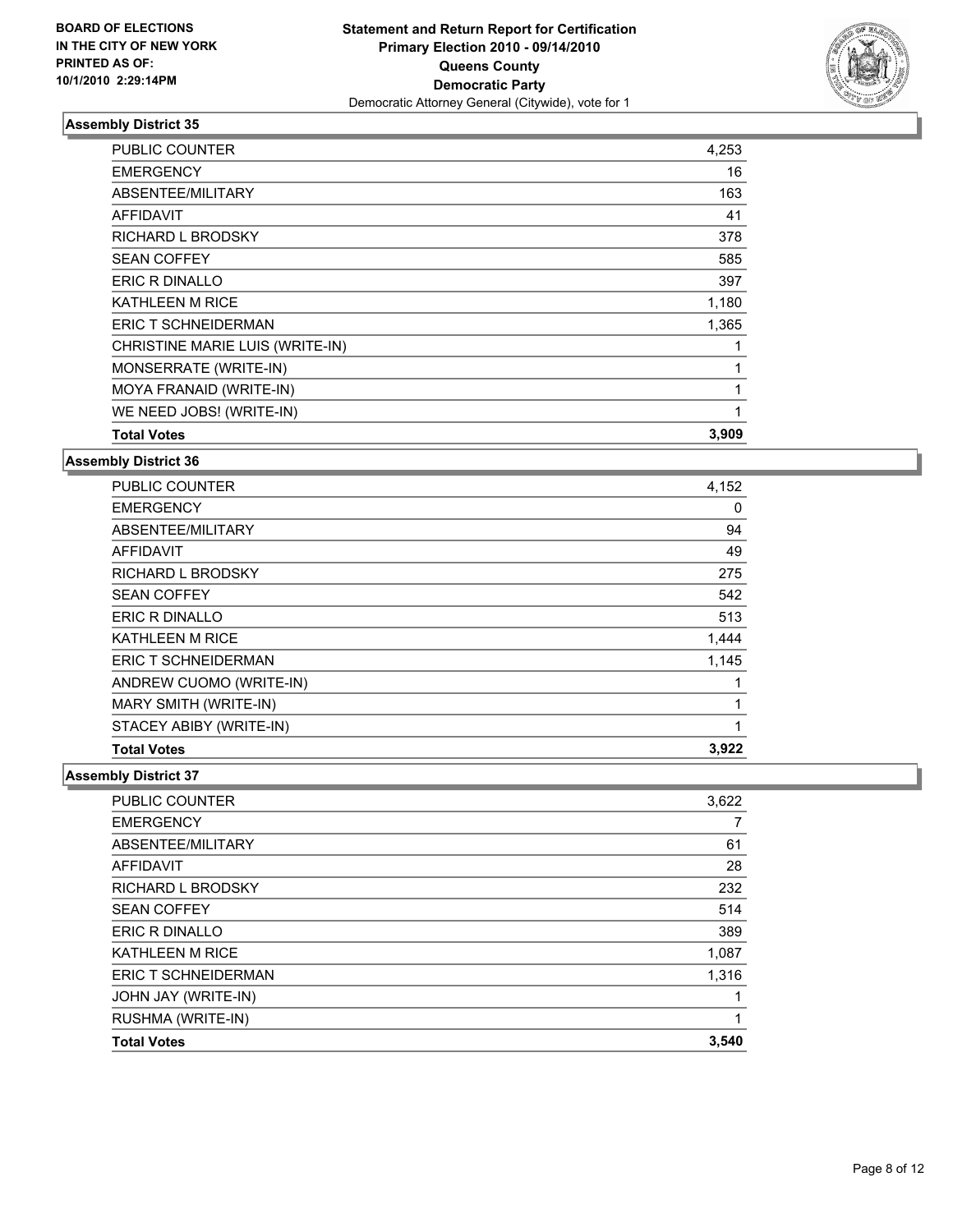

| <b>Total Votes</b>     | 2.462 |
|------------------------|-------|
| ED WENDELL (WRITE-IN)  |       |
| ERIC T SCHNEIDERMAN    | 560   |
| <b>KATHLEEN M RICE</b> | 986   |
| ERIC R DINALLO         | 291   |
| <b>SEAN COFFEY</b>     | 436   |
| RICHARD L BRODSKY      | 188   |
| <b>AFFIDAVIT</b>       | 19    |
| ABSENTEE/MILITARY      | 57    |
| <b>EMERGENCY</b>       | 0     |
| PUBLIC COUNTER         | 2,648 |

| <b>PUBLIC COUNTER</b>      | 4,546          |
|----------------------------|----------------|
| <b>EMERGENCY</b>           | 5              |
| ABSENTEE/MILITARY          | 83             |
| AFFIDAVIT                  | 50             |
| <b>RICHARD L BRODSKY</b>   | 248            |
| <b>SEAN COFFEY</b>         | 451            |
| ERIC R DINALLO             | 429            |
| <b>KATHLEEN M RICE</b>     | 985            |
| <b>ERIC T SCHNEIDERMAN</b> | 1,302          |
| ANDREW CUOMO (WRITE-IN)    | 1              |
| BRYAN PU FOLKES (WRITE-IN) | 1              |
| DAFFY DUCK (WRITE-IN)      | 1              |
| MICKEY MOUSE (WRITE-IN)    | $\overline{2}$ |
| <b>Total Votes</b>         | 3,420          |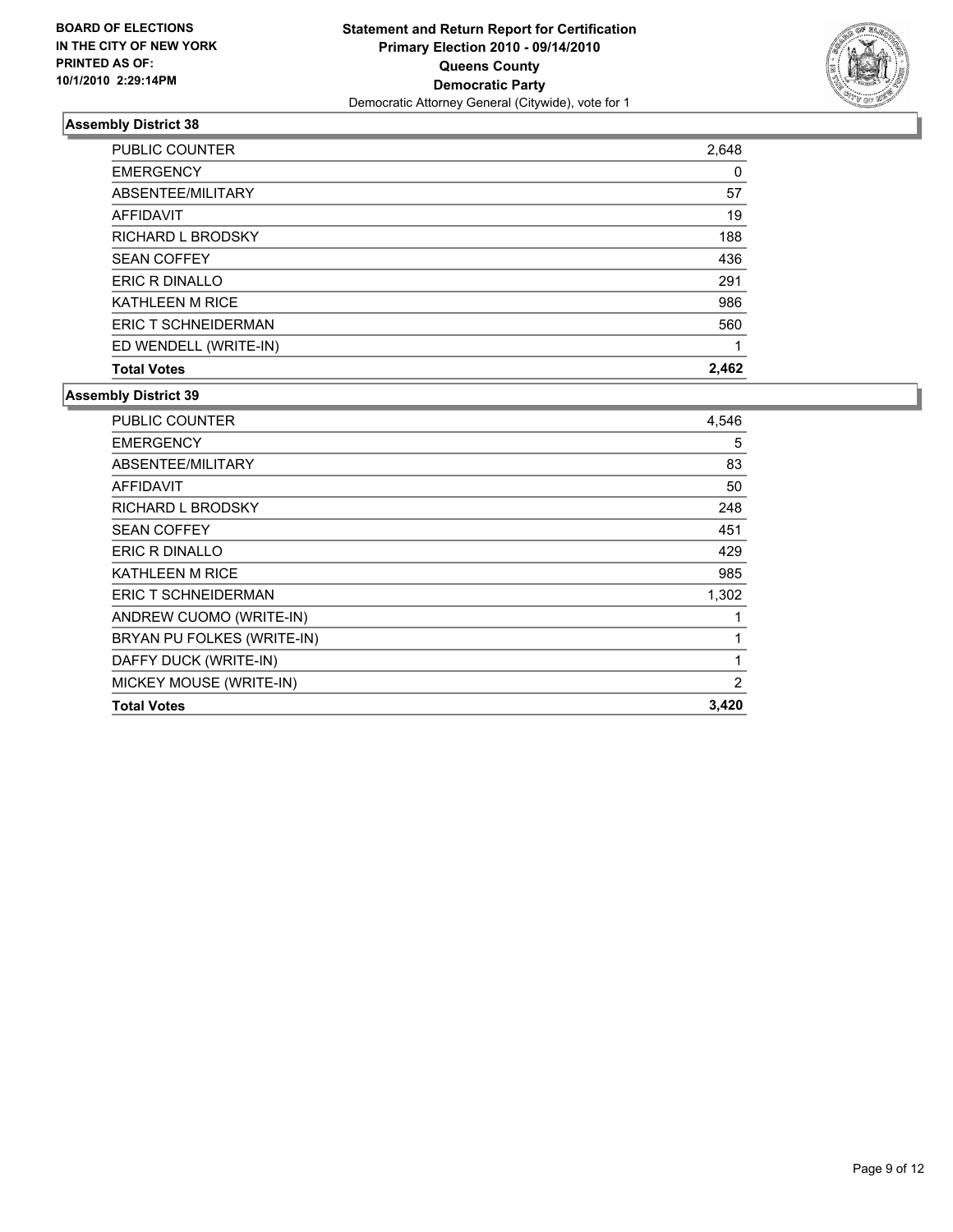

#### **Total for Democratic Attorney General (Citywide) - Queens County**

| <b>PUBLIC COUNTER</b>            |                                   | 81,734 |
|----------------------------------|-----------------------------------|--------|
| <b>EMERGENCY</b>                 |                                   | 140    |
| ABSENTEE/MILITARY                |                                   | 3,283  |
| AFFIDAVIT                        |                                   | 543    |
| RICHARD L BRODSKY                |                                   | 6,963  |
| <b>SEAN COFFEY</b>               |                                   | 10,810 |
| <b>ERIC R DINALLO</b>            |                                   | 7,345  |
| <b>KATHLEEN M RICE</b>           |                                   | 25,747 |
| <b>ERIC T SCHNEIDERMAN</b>       |                                   | 27,617 |
| ADABA (WRITE-IN)                 |                                   | 1      |
| ALFRED E NEWMAN (WRITE-IN)       |                                   | 1      |
| ALTAN MADDOX (WRITE-IN)          |                                   | 1      |
| ALTON MADDOX (WRITE-IN)          |                                   | 1      |
| ANDREW COMO (WRITE-IN)           |                                   | 1      |
| ANDREW CUOMO (WRITE-IN)          |                                   | 11     |
| <b>BAILEY (WRITE-IN)</b>         |                                   | 1      |
| BARBARA CLARK (WRITE-IN)         |                                   | 1      |
| BILL TOMBA (WRITE-IN)            |                                   | 1      |
| BRYAN PU FOLKES (WRITE-IN)       |                                   | 1      |
| CARL PERSON (WRITE-IN)           |                                   | 2      |
| CHARLES BARRON (WRITE-IN)        |                                   | 3      |
|                                  | CHRISTINE MARIE LUIS (WRITE-IN)   | 1      |
| <b>CUOMO (WRITE-IN)</b>          |                                   | 4      |
| DAFFY DUCK (WRITE-IN)            |                                   | 1      |
| DAN DONOVAN (WRITE-IN)           |                                   | 1      |
|                                  | DOLORES GREENBERG (WRITE-IN)      | 1      |
|                                  | DREW RAMPERSAUD (WRITE-IN)        | 2      |
| ED WENDELL (WRITE-IN)            |                                   | 1      |
| ELLIOT SPITZER (WRITE-IN)        |                                   | 2      |
| FIDEL CASTRO (WRITE-IN)          |                                   | 1      |
| FRANCISCO MOYA (WRITE-IN)        |                                   | 2      |
| <b>GLORIA (WRITE-IN)</b>         |                                   | 1      |
| GOOFY (WRITE-IN)                 |                                   | 1      |
| <b>GREGORY FINGER (WRITE-IN)</b> |                                   | 1      |
| GUNG ACHEZ-MAN (WRITE-IN)        |                                   | 1      |
| <b>GUY NOVAK (WRITE-IN)</b>      |                                   | 1      |
|                                  | HIRAM MONSERRATE (WRITE-IN)       | 7      |
| ISAAC SASSON (WRITE-IN)          |                                   | 1      |
| JAHEIM (WRITE-IN)                |                                   | 1      |
| JAMES TRAFRANT (WRITE-IN)        |                                   | 1      |
| JIMMY FRELA PATT (WRITE-IN)      |                                   | 1      |
| JOHN JAY (WRITE-IN)              |                                   | 1      |
| JONATHAN KIMMEL (WRITE-IN)       |                                   | 1      |
| JOSE PUEBLO (WRITE-IN)           |                                   | 1      |
|                                  | JOSEPH MARTHONE (WRITE-IN)        | 1      |
|                                  | JUDGE CARMEN VELASQUEZ (WRITE-IN) | 1      |
|                                  |                                   |        |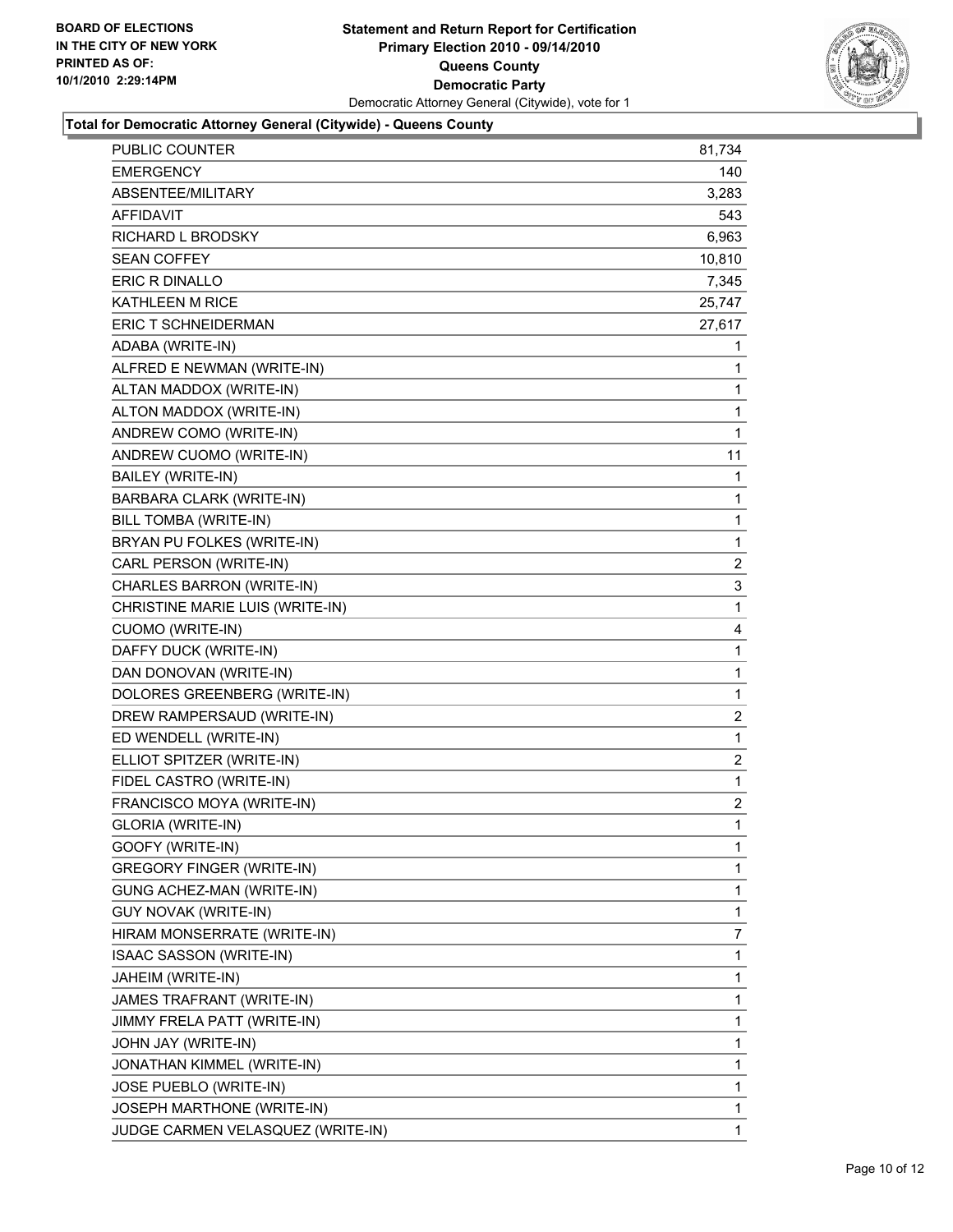

#### **Total for Democratic Attorney General (Citywide) - Queens County**

| JULIE PEREZ (WRITE-IN)        | 1            |
|-------------------------------|--------------|
| LAURENCE BERGER (WRITE-IN)    | 1            |
| LAZIO, BLAKEMAN (WRITE-IN)    | 1            |
| LOCEID (WRITE-IN)             | 1            |
| LOMO (WRITE-IN)               | 1            |
| LUIS E GALEANO (WRITE-IN)     | 1            |
| LYNN NUNES (WRITE-IN)         | 1            |
| M. MILLER (WRITE-IN)          | 2            |
| MARCO PAZ (WRITE-IN)          | 1            |
| MARK KOVACH (WRITE-IN)        | 1            |
| MARTHON (WRITE-IN)            | $\mathbf{1}$ |
| MARTSUMERY SUMMA (WRITE-IN)   | 1            |
| MARY SMITH (WRITE-IN)         | 1            |
| MICKEY MOUSE (WRITE-IN)       | 4            |
| MONSERRATE (WRITE-IN)         | 2            |
| MOYA (WRITE-IN)               | 1            |
| MOYA FRANAID (WRITE-IN)       | 1            |
| MR. MORALITY (WRITE-IN)       | 4            |
| NICHOLAS J MIGLINO (WRITE-IN) | 1            |
| PATTERSON (WRITE-IN)          | 1            |
| PETER CHONG (WRITE-IN)        | 1            |
| RAMON JIMENEZ (WRITE-IN)      | 1            |
| RAMON JIMMINEZ (WRITE-IN)     | 1            |
| RICE KACHLERA (WRITE-IN)      | 1            |
| RICH BRODS (WRITE-IN)         | 1            |
| RICHARD COBDEN (WRITE-IN)     | 1            |
| RICHARD LAZIO (WRITE-IN)      | 1            |
| ROMEO COLEMAN (WRITE-IN)      | 1            |
| RUSHMA (WRITE-IN)             | 1            |
| SARAH PALIN (WRITE-IN)        | 1            |
| SEAN DE BIASE (WRITE-IN)      | 1            |
| SHIRLEY HUNTLEY (WRITE-IN)    | 2            |
| SJ JUNG (WRITE-IN)            | 1            |
| STACEY ABIBY (WRITE-IN)       | 1            |
| TERENCE PARK (WRITE-IN)       | 2            |
| THOMAS DE FRANK (WRITE-IN)    | 1            |
| TY CLIP (WRITE-IN)            | 1            |
| UZOMA IKAOHI (WRITE-IN)       | 1            |
| V. MIAE (WRITE-IN)            | 1            |
| WE NEED JOBS! (WRITE-IN)      | 1            |
| <b>Total Votes</b>            | 78,594       |
|                               |              |